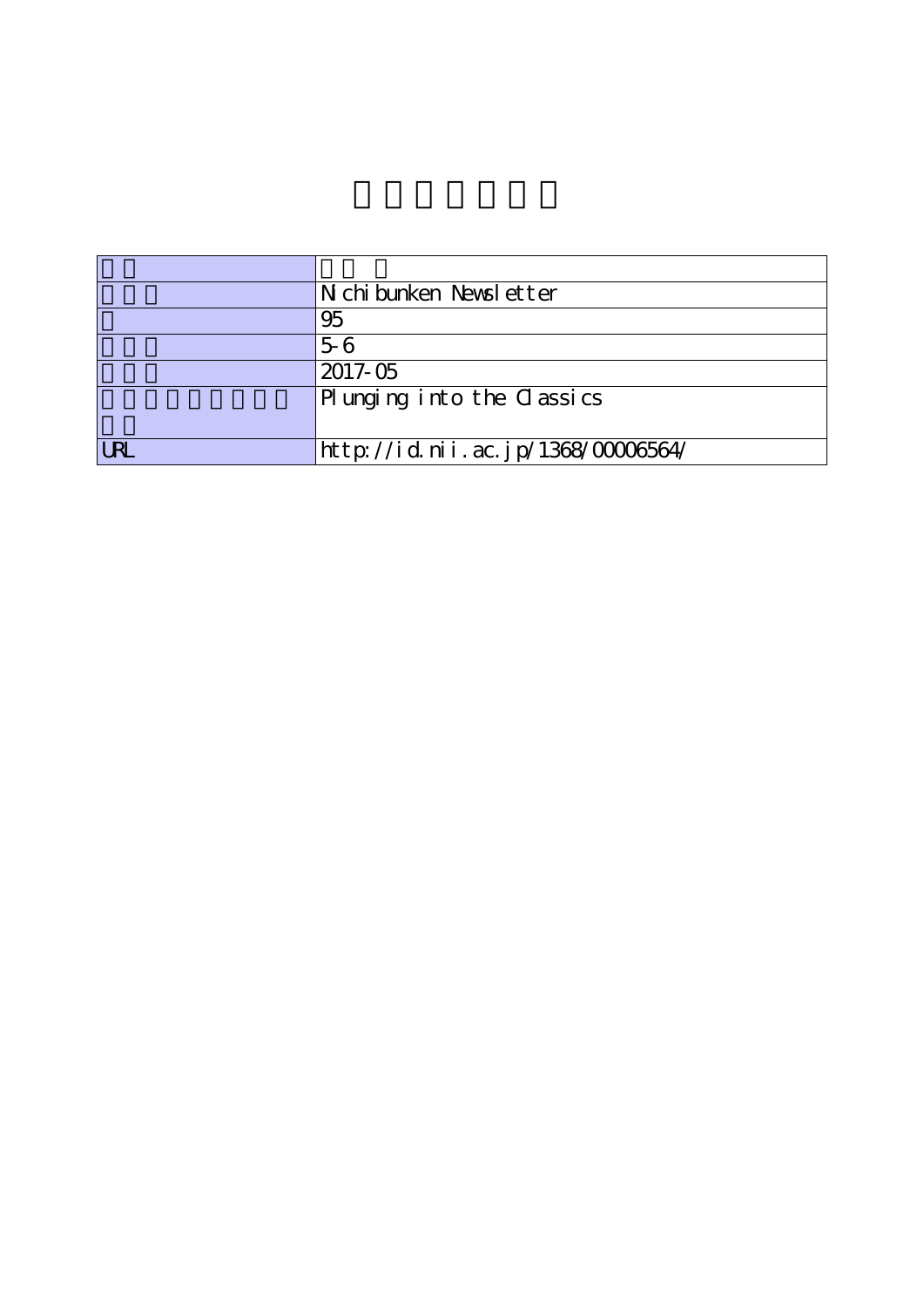## **Plunging into the Classics**

ARAKI Hiroshi (Professor)

In the summer of 2016, a Japanese candidate for public office declared that entering the race was for her like "jumping off a cliff." As if a cliff were not perilous enough, a candidate in another election compared the challenge for her to "jumping off Mt. Fuji." A competitor in that race countered that his resolve would then have to be compared to deciding to "jump off Mt. Everest." Such exaggerations are the stuff of political pontification, but they do echo the old expression of resolve using the idiom "jumping off the veranda of Kiyomizudera temple." It was once believed that, at that temple, dedicated to the bodhisattva Kannon (Skt. Avalokiteshvara), a person with utter faith in Kannon would be protected even if he or she leapt from the thirteen-meter-high veranda and would be granted one wish. Indeed, cases when people actually jumped from the Kiyomizudera veranda were numerous in the Edo period. In the fourth installment (April 2016) of the novel series by Mochizuki Mai, *Kyōto Teramachi Sanjō Hōmuzu* (Teramachi Sanjo Holmes of Kyoto), the "Holmes" of the story introduces this tradition to today's readers, quoting an "old record" as saying that "more than 200 people had jumped from the veranda... but the survival rate was surprisingly high at over 80 percent."

 The "record" cited is the *Kiyomizudera Jōjuin nikki* (Diary of the Kiyomizudera Jōjuin Subtemple) discovered in the 1990s. This work was very ably introduced in Yokoyama Masayuki ed., *Jitsuroku "Kiyomizu no butai yori tobiochiru": Edo jidai no "Kiyomizudera Jōjuin nikki" o yomu* ("Leaping off the Kiyomizudera Veranda" Documented: Reading the Edo Period Record *Kiyomizudera Jōjuin nikki*) in 2000, but more recently there was a fascinating investigative report on the subject, featuring ukiyo-e, published November 19, 2013 in the feature "Kansai View" column of the Osaka evening edition of the *Nihon keizai shimbun*. In April 2015, the typesetting and publishing of the *Kiyomizudera Jōjuin nikki* was begun, and a *Sankei shimbun* article reporting on that event (April 21, 2015) mentions the veranda-jumping topic as well.

 Teramachi Sanjo "Holmes" describes the folk belief about taking the plunge from the Kiyomizudera veranda, and says "but jumping was prohibited by law in the Meiji era." *Setsuwa*  folk legends of the ancient and medieval periods, such as found in the *Konjaku monogatari* (Tales of Past and Present), tell of people who "entrusted their lives to Kannon-sama," jumped from the veranda, and were rewarded when they survived and their wishes were fulfilled. We can trace these tales to the Jakatas, the tales of the previous births of Gautama Buddha as depicted on the Tamamushi *zushi* chest at Hōryūji temple, and "cliffs" come

 昨年夏、「崖から飛び降りる覚悟で挑戦した い」と述べて立候補した人がいた。崖からと は剣呑な、と思ったら、別の選挙では、富士 から飛び下りる覚悟でと宣言した人がいる。 ならば自分はエベレストから飛び下りる覚悟 だと語る対立候補まで出た。たわいない大話 (おおばなし)だが、出典の「清水の舞台から 飛び降りる」という諺は、前近代の清水寺で はよくある実話だった。望月麻衣の小説『京 都寺町三条ホームズ』 4 (2016年4月)にも 「実際に『願掛け』として飛び降りた方も多い んですよ。文献にも残って居るんですが、江 戸時代には二百人以上が飛び降りている」。で も「生存率は八割以上と意外と高めだったそ うです」とある。

 「文献」とは、1990 年代に発見された『清 水寺成就院日記』である。横山正幸編著『実 録「清水の舞台より飛び落ちる」―江戸時代 の「清水寺成就院日記」を読む』(2000 年) につとに要を得たまとめがあるが、近年『日 本経済新聞』(大阪夕刊「関西 View」2013 年 11月19日)には浮世絵を示した興味深い取 材記事(田村広済)が載る。2015 年 4 月には『清 水寺成就院日記』の翻刻出版が始まった。そ れを報じる『産経新聞』の記事(2015 年 4 月 21日)にも清水の舞台の話題が載っている。

 「観音様に命を預けて飛び降りれば、命は助 かり願いが叶うという民間信仰からきたそう です。ですが、明治に入ってから禁止令が出 されたそうですね」(前掲『京都寺町三条ホー ムズ』4)。『今昔物語集』など古代・中世の 文学にも「観音様に命を預けて」清水の舞台 から飛び降り「命は助かり願いが叶う」説話 がある。この説話の原像には、法隆寺の玉虫 の厨子にも描かれるジャータカ(釈迦の前生) 説話があると思うのだが―「崖」も出てくる―、 それを話し出すとこの紙面では足りない。

 実は昨年、日文研の 30 周年と前後して、 「大衆文化の通時的・国際的研究による新し い日本像の創出」という全所的なプロジェク トが始まった。私は「古代・中世班」を担当 しているのだが、イメージするのは、たとえ ばこうした、古典的原像の現代的な投影であ り、より広く、「古典性の投企」(Projecting Classicism)だと思っている。そこで、いくつ